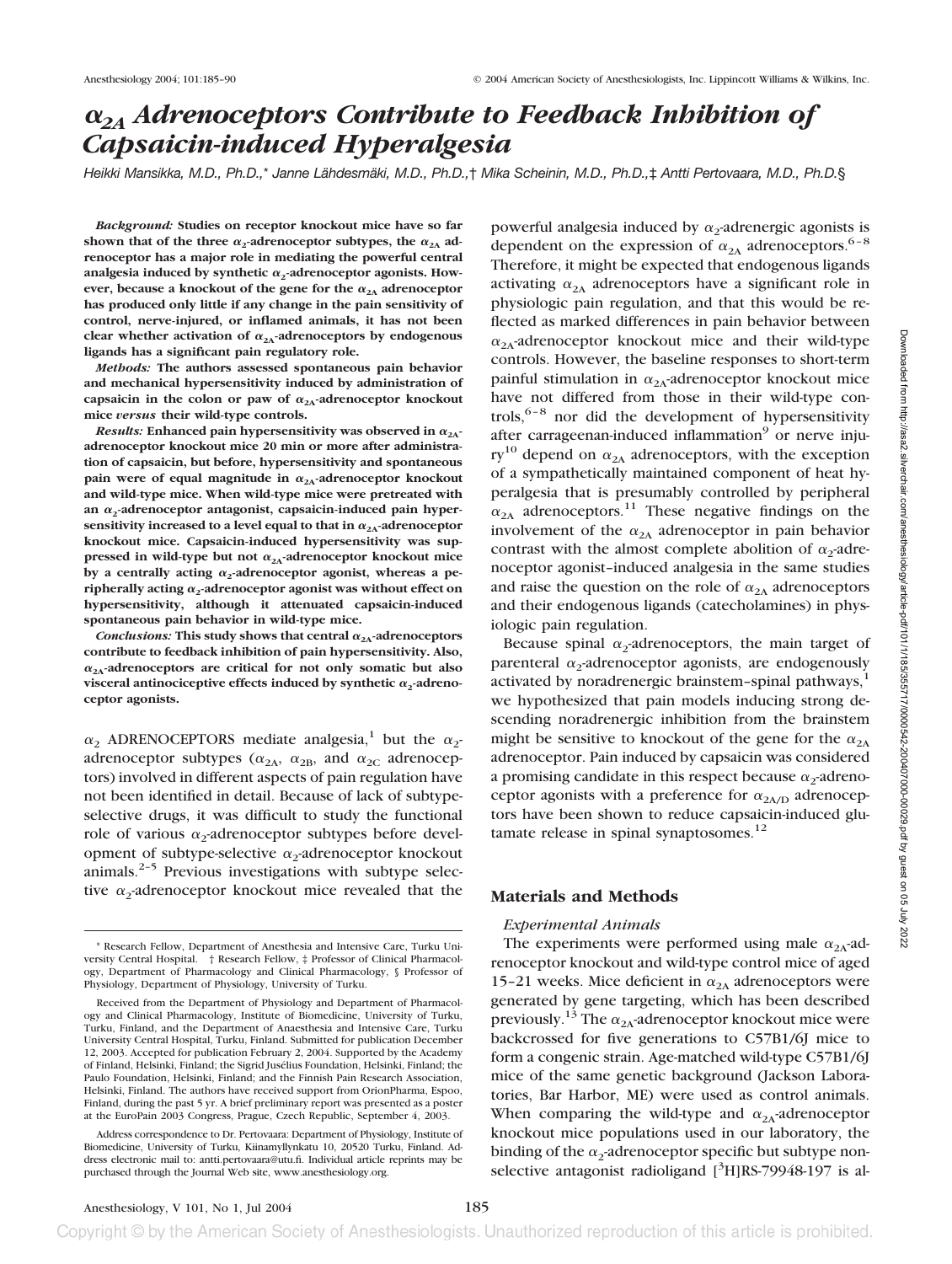most totally abolished (*e.g.*, 83% reduction in receptor density in cortex) in the brains of  $\alpha_{2A}$ -adrenoceptor knockout mice. $14$  The remaining binding is most prominent in brain regions known to contain the  $\alpha_{2C}$  adrenoceptor.<sup>14</sup> The animals were maintained on a 12-h light: dark cycle and were provided with food and water *ad libitum*. The  $\alpha_{2A}$ -adrenoceptor knockout mice could not be distinguished from the control mice by their appearance. For all behavioral experiments, the animals were allowed to habituate for 5 days to the testing environment and for 15 min before the actual testing was started. The research protocol was approved by the Institutional Animal Care Committee of the University of Turku and by the Regional Government of Western Finland. All efforts were made to minimize animal suffering and to use only the number of animals necessary to produce reliable scientific data. Each animal was used only once, and on completion of testing, the animal was killed by an overdose of pentobarbitone. Mice were studied with the investigator blinded to the genotype and the drug treatments.

#### *Assessment of Pain and Hyperalgesia*

Intracolonic capsaicin–induced spontaneous pain and referred hyperalgesia were assessed using the method developed by Laird *et al.*<sup>15,16</sup> Capsaicin  $(0.1\%/50 \mu$ l) was administered into the colon by introducing a fine cannula with a rounded tip *via* the anus. The spontaneous behavior was observed directly during 20 min after intracolonic capsaicin. The latency of the first pain-related behavior was recorded, as were the number and type of behaviors displayed. To assess the development of referred hyperalgesia, the frequency of withdrawal responses to the application of von Frey hairs to the abdomen and the hind paws was examined before and 20 min after the administration of capsaicin. Six hairs with forces of 0.06–3.6 g were applied five times each in ascending order of force, and the frequency of responses at each force was calculated. The data from the left and right hind paw were pooled. For statistical comparisons, the frequencies of responses to all stimulus forces were pooled in each time point of each condition.

When assessing the effects of intracolonic capsaicin, there were six experimental conditions in the wild-type group: (1) intracolonic vehicle (control); (2) intracolonic capsaicin alone; and (3–6) effects of dexmedetomidine  $(3 \text{ and } 10 \text{ }\mu\text{g/kg}$  subcutaneously), atipamezole  $(1 \text{ mg/m})$ kg), and fadolmidine  $(100 \mu g/kg)$  on capsaicin-induced pain and referred hyperalgesia.  $\alpha_2$ -Adrenergic compounds were administered 15 min before capsaicin. In the knockout group, only the effects by capsaicin alone and its modulation by dexmedetomidine at the higher dose  $(10 \mu g/kg)$  or by atipamezole were assessed.

Because of a long-lasting spontaneous pain behavior induced by intracolonic capsaicin, $15$  hyperalgesia to mechanical stimulation cannot be reliably studied in this model until approximately 20 min after instillation of capsaicin. To assess capsaicin-induced mechanical hyperalgesia at an earlier time point, we used plantar injections of capsaicin because in this model, spontaneous pain behavior is considerably shorter.<sup>17</sup> The effects of intraplantar administration of capsaicin (10  $\mu$ g/20  $\mu$ l) on paw licking and mechanical sensitivity in the treated side and in the contralateral hind limb were assessed as described in detail elsewhere.<sup>17</sup> Because the plantar capsaicin model was only used to assess capsaicin-induced mechanical hyperalgesia at an earlier time point, the effects of  $\alpha_2$ -adrenergic compounds were not studied in this model.

#### *Drugs*

Dexmedetomidine and fadolmidine are  $\alpha_2$ -adrenoceptor agonists, and atipamezole is an  $\alpha_2$ -adrenoceptor antagonist (all provided by OrionPharma, Turku, Finland). None of these compounds are  $\alpha_2$ -adrenoceptor subtype selective. All these drugs were administered subcutaneously. When given centrally, fadolmidine and dexmedetomidine are equipotent.<sup>18</sup> Unlike atipamezole and dexmedetomidine, fadolmidine only poorly spreads to the central nervous system after peripheral administration.<sup>18</sup> Fadolmidine was used only to determine whether dexmedetomidine-induced effects were due to action on peripheral  $\alpha_2$  adrenoceptors. The dose of fadolmidine used  $(100 \mu g/kg)$  was the highest not producing central effects after peripheral injection.<sup>18,19</sup> Fadolmidine was not used in animal groups that were insensitive to dexmedetomidine-induced effects. Also, to minimize the number of animals exposed to pain studies, the low dose of dexmedetomidine  $(3 \mu g/kg)$  was not used in animal groups that were insensitive to the higher dose (10  $\mu$ g/kg).

#### *Statistics*

Spontaneous pain behavior and the data on hyperalgesia were analyzed using one-way or two-way analysis of variance, respectively, followed by the Tukey test. The Student *t* test was used to compare differences between two groups.  $P \leq 0.05$  was considered to represent a significant difference.

## **Results**

#### *Effects of Intracolonic Capsaicin*

After intracolonic administration of capsaicin, the latency to the first pain-related spontaneous behavioral response was significantly shorter in the wild-type mice than in the knockout animals. Administration of dexmedetomidine, an  $\alpha_2$ -adrenoceptor agonist, prolonged in a dose-related fashion the onset latency of visceral pain in wild-type animals, whereas it had no effect in knockout animals (fig. 1A). During the first 20 min after intracolonic administration of capsaicin, the number of spontaneous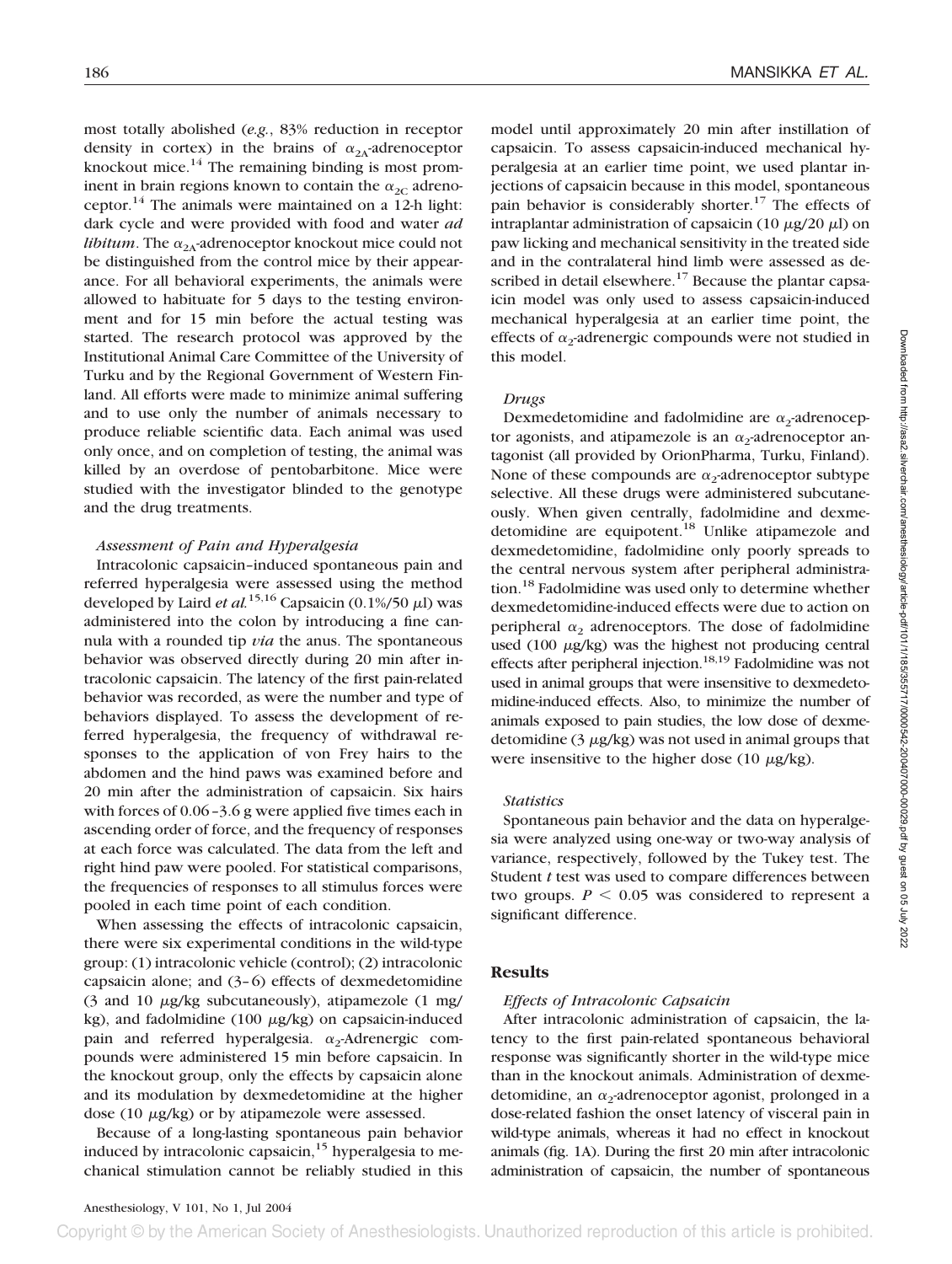

Fig. 1. Pain behavior and referred hyperalgesia induced by intracolonic capsaicin in wild-type (WT) and  $\alpha_{2\Lambda}$ -adrenoceptor knockout **(KO) mice. (***A***) Latency to first behavior. (***B***) Behavioral reactions in the first 20 min after administration. (***C***) Baseline responses to mechanical stimulation of the abdomen with von Frey hairs. (***D***) Responses to mechanical stimulation of the abdomen 20–30 min after instillation of capsaicin. (***E* **and** *F***) Responses to mechanical stimulation of the abdomen and the hind paw, respectively, in different drug-treatment conditions. In** *C* **and** *D***, data are shown as mean percent response frequency at each stimulus intensity. In** *E* **and** *F***, response frequencies at all stimulus intensities in each drug treatment condition are pooled, and the differences between the pooled data obtained after and before treatments are shown (scores > 0 indicate a hyperalgesic effect). n** - **6–8/group. The** *error* bars represent SEMs. Ati = 1 mg/kg atipamezole; Caps = capsaicin; Dx3 = 3 µg/kg dexmedetomidine; Dx10 = 10 µg/kg dexme**detomidine; Fad** - **100 g/kg fadolmidine; NT** - **not tested (missing groups). \* Significant difference between wild-type and knockout groups; # significant difference from the corresponding capsaicin group (\***  $t$  test, # Tukey test: \*#  $P$  < 0.05, \*\*##  $P$  < 0.01, \*\*\*###  $P$  < **0.005).**

pain behaviors was not significantly different between the wild-type and knockout groups. Dexmedetomidine induced a dose-related reduction in the number of pain behaviors in the wild-type group but not in the knockout group (fig. 1B). Fadolmidine, an  $\alpha_2$ -adrenoceptor agonist penetrating poorly the blood–brain barrier, did not influence the onset latency of pain behavior, but it attenuated the number of spontaneous pain behaviors during the first 20 min after intracolonic administration of capsaicin in the wild-type group.

Baseline responses to von Frey hair stimulation of the skin of the abdomen (fig. 1C) or the hind paw (not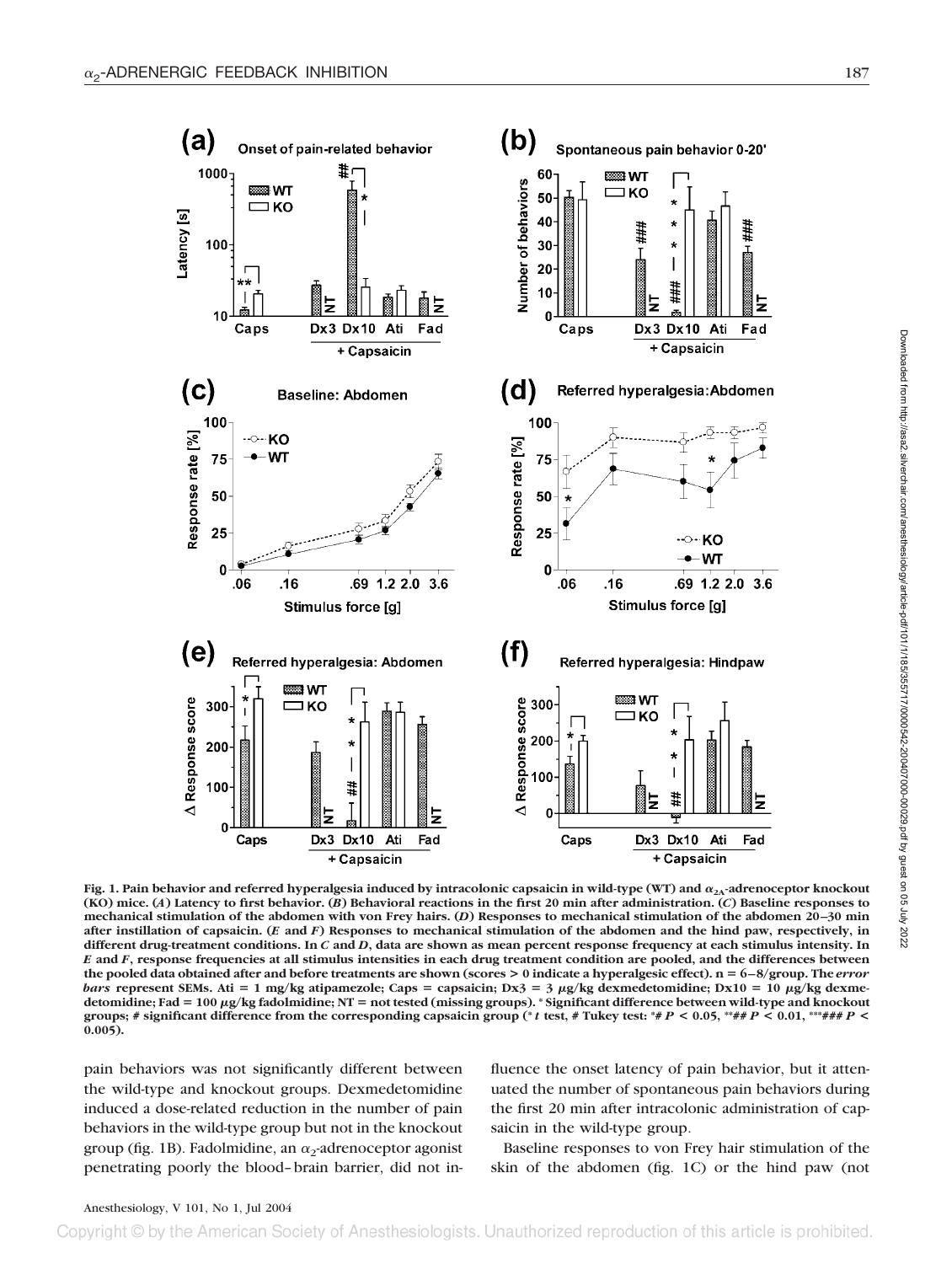shown) were not different between the wild-type and knockout groups. Assessment of referred hyperalgesia started after cessation of spontaneous pain behavior, 20 min after intracolonic instillation of capsaicin. The von Frey hair–induced responses were markedly increased after capsaicin in both groups (fig. 1D), but the increase (an index of referred hyperalgesia) was significantly larger in knockout mice than in wild-type mice (in the hind paw:  $F_{1,66} = 5.99, P \le 0.02$ ; in the abdomen:  $F_{1,66} = 22.84, P \le$ 0.0001). The referred hyperalgesia was suppressed in a dose-related fashion by dexmedetomidine in the wildtype group but not in the knockout group (figs. 1E and F). Fadolmidine did not suppress referred hyperalgesia. After atipamezole, an  $\alpha_2$ -adrenoceptor antagonist, the difference in the magnitude of referred hyperalgesia between the wild-type group and the knockout group disappeared. Intracolonic vehicle had no effects ( $n = 5$ ; not shown).

#### *Effects of Intraplantar Capsaicin*

Spontaneous pain behavior (licking) during the first 10 min after intraplantar administration of capsaicin was of equal magnitude in the wild-type and knockout groups (fig. 2A).

Application of von Frey hairs to the hind paw resulted in equal baseline responses in the wild-type and knockout groups (fig. 2B). Ten minutes after intraplantar capsaicin, the responses to von Frey hairs were markedly increased in both groups, indicating development of hyperalgesia. Plantar hyperalgesia at the 10-min time point was of equal magnitude in the wild-type and knockout groups (fig. 2B). Thirty minutes after application of capsaicin, the hyperalgesia had completely recovered to the baseline level in the wild-type group but not in the knockout group (fig. 2C).

#### **Discussion**

### *2A Adrenoceptors Are Involved in Physiologic Regulation of Pain*

This is the first study to show that the  $\alpha_{2A}$  adrenoceptor has a major role, not only in mediating analgesic actions of synthetic  $\alpha_2$ -adrenergic agonists, <sup>6–8</sup> but also in physiologic regulation of pain hypersensitivity by endogenous ligands (catecholamines). The referred hyperalgesia induced by capsaicin was significantly enhanced in the  $\alpha_{2A}$ -adrenoceptor knockout group of animals, indicating lack of feedback inhibition. When the  $\alpha_2$ -adrenergic feedback inhibition was blocked by atipamezole, referred hyperalgesia in wild-type animals increased to a level equal to that in the  $\alpha_{2A}$ -adrenoceptor knockout group. This feedback inhibition was not observed in the  $\alpha_{2A}$ -adrenoceptor knockout group until 20 min or more after intracolonic administration of capsaicin, and a block of the  $\alpha_2$ -adrenergic feedback inhibition by atipa-



**Fig. 2. Pain behavior and hyperalgesia induced by intraplantar** capsaicin in wild-type (WT) and  $\alpha_{2A}$ -adrenoceptor knockout **(KO) mice. (***A***) Duration of licking behavior in the first 10 min after administration. (***B***) Responses to mechanical stimulation of the hind paw with von Frey hairs in the baseline condition (pre) and 10 min after injection of capsaicin (Caps). (***C***) Responses to mechanical stimulation of the hind paw 10 and 30 min after capsaicin ipsilateral (left) and contralateral (right) to the injection. In** *B***, data are shown as mean percent response frequency at each stimulus intensity. In** *C***, response frequencies at all stimulus intensities in each condition are pooled, and the differences between the pooled data obtained after and before capsaicin treatment are shown (score > 0 represents hyperalgesia). n** - **6/group. The** *error bars* **represent SEMs. \*\*** *P* **< 0.01 (***t* **test).**

mezole did not influence pain responses within the first 20 min after capsaicin instillation in wild-type animals. The enhanced hyperalgesia induced by intraplantar capsaicin was not observed in the  $\alpha_{2A}$ -adrenoceptor knockout group until the recovery phase, when the thresholds in the wild-type group were already back to baseline levels. The feedback inhibition involving  $\alpha_{2A}$  adrenoceptors is not tonically active in nonpainful conditions, as shown by the baseline responses to short-term painful stimulation in this and earlier studies performed with

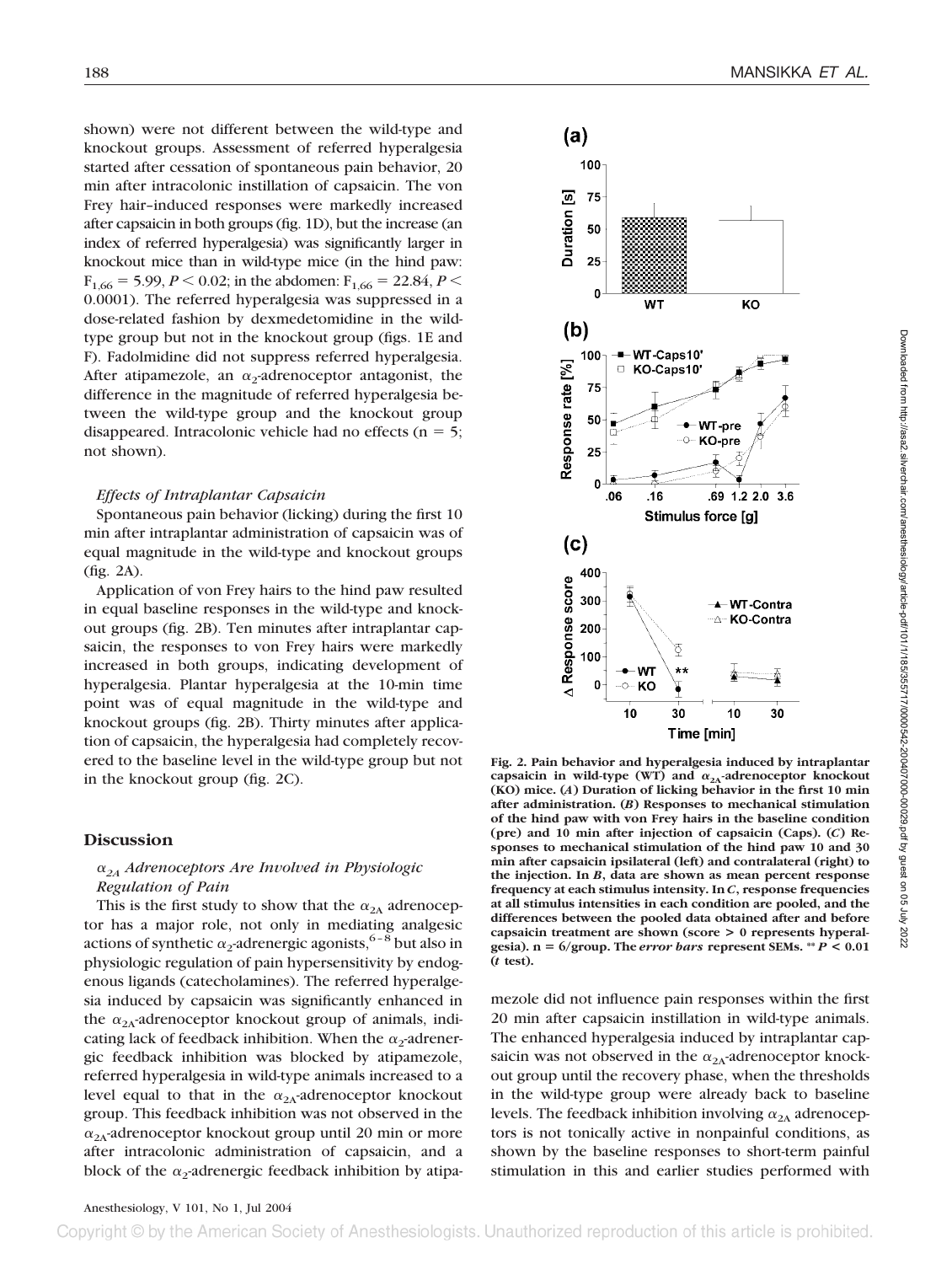$\alpha_{2A}$ -adrenoceptor knockout mice,<sup>6–11</sup> nor are carrageenan-induced inflammation<sup>9</sup> or chronic nerve injury<sup>10</sup> sufficient stimuli to activate the feedback inhibition involving  $\alpha_{2A}$  adrenoceptors. The findings that, in the wild-type animals, a peripherally acting  $\alpha_2$  adrenoceptor agonist had no antihyperalgesic effect, whereas a centrally acting  $\alpha_2$ -adrenoceptor agonist induced strong antihyperalgesia indicate that the  $\alpha_2$ -adrenergic feedback inhibition of hypersensitivity was a central phenomenon, presumably due to activation of descending axons from noradrenergic nuclei of the brainstem.<sup>20,21</sup> Interestingly, although a peripherally acting  $\alpha_2$  adrenoceptor agonist did not attenuate capsaicin-induced hypersensitivity, it attenuated spontaneous pain behaviors, suggesting that peripheral  $\alpha_2$  adrenoceptors may have a selective role in contributing to the antinociceptive actions of  $\alpha$ -adrenoceptor agonists on capsaicin-induced spontaneous pain. Noradrenaline released from terminals of descending axons may have produced a central antihyperalgesic effect due to action on  $\alpha_{2A}$  adrenoceptors in central terminals of primary afferent nociceptors, spinal neurons, or both.<sup>1</sup> The role of supraspinal  $\alpha_2$  adrenoceptors in attenuation of nociceptive reflex responses has not been as well established as that of spinal  $\alpha_2$  adrenoceptors. More variable effects produced by supraspinal<sup>22–24</sup> than spinal<sup>1</sup> administration of  $\alpha_2$ -adrenoceptor agonists on spinal nociception may reflect the higher complexity of supraspinal pain control circuitries. Therefore, although  $\alpha_{2A}$  adrenoceptors at the spinal cord level may explain the  $\alpha_2$ -adrenergic antihyperalgesia in the current study, we cannot exclude the possibility that also supraspinal  $\alpha_{2A}$  adrenoceptors are involved in the capsaicin-induced central feedback inhibition of spinal hypersensitivity.

Paradoxically, the  $\alpha_{2A}$ -adrenoceptor knockout group had a prolonged latency to the onset of spontaneous pain behavior after intracolonic capsaicin. This reduction in sensitivity at the start of painful stimulation might be explained by increased release of noradrenaline due to lack of release-inhibiting  $\alpha_{2A}$  adrenoceptors<sup>14,25</sup> and subsequent activation of spinal  $\alpha_{2C}$  adrenoceptors that may also contribute to regulation of pain.<sup>26</sup> Alternatively, the delayed response onset might be due to compensatory up-regulation of other pain inhibitory mechanisms. However, such adaptations have minor effects as indicated by normal baseline responses in other pain tests.<sup>9</sup>

# *2A Adrenoceptors Mediate Visceral Antinociception Induced by Synthetic 2-Adrenoceptor Agonists*

Earlier studies demonstrating the importance of  $\alpha_{2A}$ adrenoceptors for the  $\alpha_2$ -adrenoceptor agonist-induced analgesia used experimental models of somatic pain. $6-8$ The current results extend these findings by showing that  $\alpha_{2A}$  adrenoceptors are critical not only for somatic but also for visceral antinociceptive effects induced by synthetic  $\alpha_2$ -adrenoceptor agonists. Moreover, because visceral antinociceptive efficacy was strongest after peripheral drug administration of an  $\alpha_2$ -adrenoceptor agonist spreading centrally, attenuation of visceral pain behavior was predominantly due to action on  $\alpha_{2A}$ adrenoceptors within the central nervous system. This is in accord with previous evidence indicating that spinal administration of  $\alpha_2$ -adrenoceptor agonists produces visceral antinociception.27–29

# *Delayed Suppression of Pain Hypersensitivity: Possible Explanations*

The  $\alpha_{2A}$ -adrenoceptor-dependent feedback inhibition was not observed until 20 min after administration of capsaicin, independent of whether hyperalgesia was induced by intracolonic or intraplantar capsaicin and independent of whether the contribution of this feedback inhibition was revealed by a knockout of the  $\alpha_{2A}$  adrenoceptor or by administering a synthetic  $\alpha_2$ -adrenoceptor antagonist in wild-type animals. These findings suggest that the  $\alpha_{2A}$ -adrenoceptor-dependent feedback inhibition had a slow onset. The earlier finding that  $\alpha$ -adrenoceptor antagonists predominantly enhanced late responses of nociceptive spinal dorsal horn neurons to formalin<sup>30</sup> supports the hypothesis that the  $\alpha_2$ -adrenergic feedback inhibition suppresses pain after a delay. A slow onset of feedback inhibition could be due to a delayed activation of pain inhibitory mechanisms. One possible mechanism contributing to a delay in the feedback inhibition would be if a significant amount of noradrenaline released from descending axon terminals did not act on spinal  $\alpha_{2A}$  adrenoceptors through classic synaptic mechanisms, but interactions of noradrenaline with spinal  $\alpha_{2A}$  adrenoceptors occurred predominantly *via* volume transmission.

It might be argued that the  $\alpha_{2A}$ -adrenoceptor-dependent feedback inhibition did not have a slow onset, but it selectively attenuated hypersensitivity without influencing spontaneous pain behavior induced by intracolonic capsaicin. Because of long-lasting spontaneous pain behavior induced by intracolonic capsaicin, mechanical hypersensitivity could not be assessed earlier in this model than at a time point of 20 min. However, in animals treated with intraplantar capsaicin, it was possible to assess hypersensitivity in an earlier time point, because in this model, the duration of spontaneous pain behavior was shorter. Importantly, hypersensitivity induced by intraplantar capsaicin was not different between the wild-type and  $\alpha_{2A}$ -adrenoceptor knockout mice in an earlier time point of 10 min but only in a late time point of 30 min. This result is in accord with the hypothesis that the noradrenergic feedback inhibition had a slow onset in producing antihyperalgesia. However, further studies are still needed to exclude the possibility that the early response to capsaicin as well as formalin may be too strong to be suppressed by noradrenergic feedback inhibition, and consequently, the  $\alpha_{2A}$ -